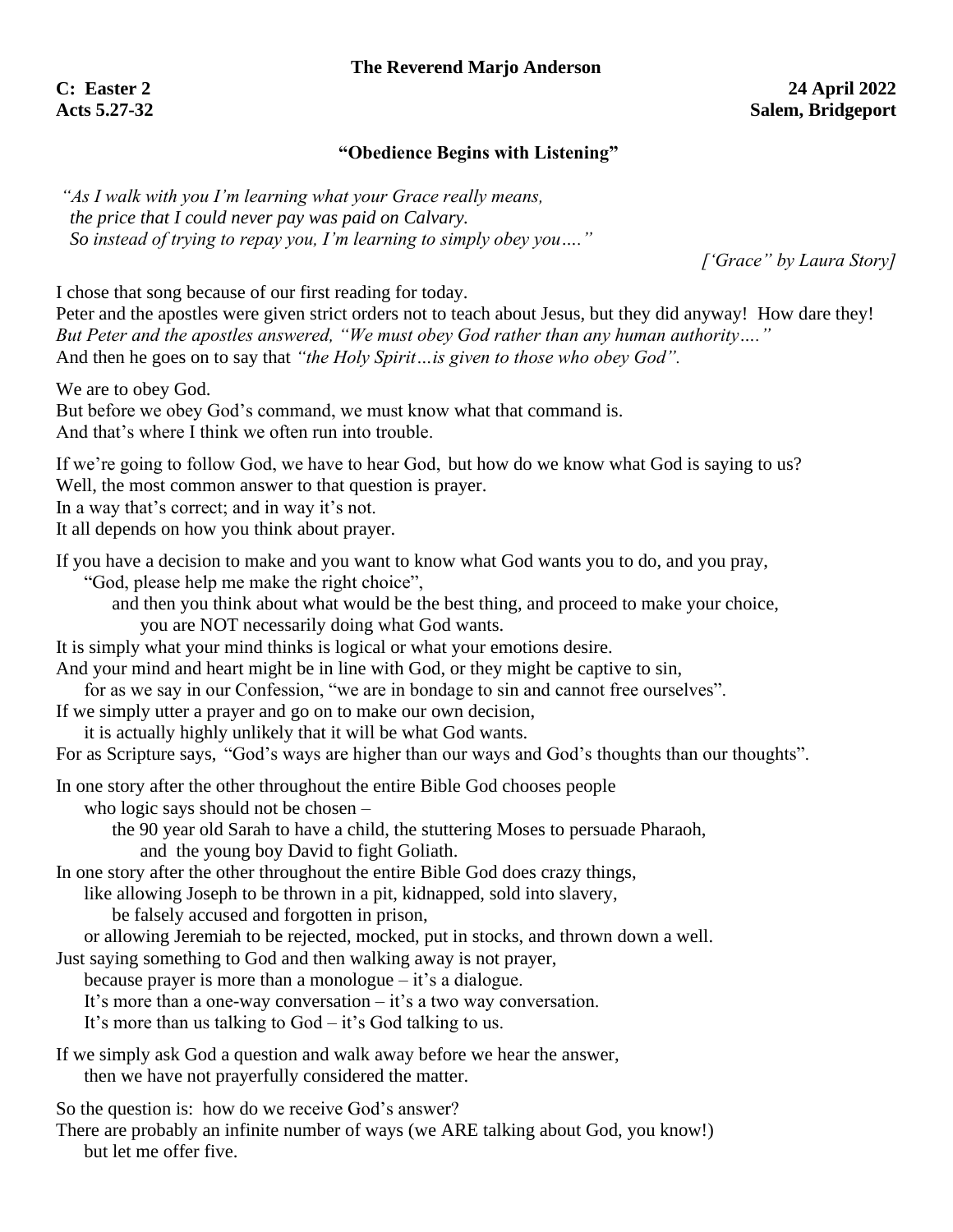## **One way that we receive the answer is that we hear God speak,**

that is, we hear a voice inside of us that we know is God's voice and not our own. I don't hear God speak that frequently;

but the very fact that the times are infrequent makes them quite memorable for me.

There was one time when I was young and reckless and rebellious

and I did something bad, got caught, and the consequences were pretty bad.

And I remember praying and saying to God,

"I can't deal with this. I need you to get me out of this situation. I need you to fix it.

I know I was wrong and I'll never do it again, but I need you to make this go away.

Can't you give me a do-over? Can't we just like go back in time and I'll choose the right thing this time?" And I heard God's voice say so clearly that I still remember the words to this day:

"I can't undo what you've done, but I will walk with you and we will get through this together".

Sometimes God communicates with us by speaking to us.

## **Another way to God communicates with us is through dreams.**

Again, I don't hear from God often through dreams, but it has happened.

When I had finished seminary and gotten my Master of Divinity degree,

finished my two years of internship equivalency,

and completed my quarter of clinical pastoral education,

I had one last hurdle before me:

I needed to be approved for ordination by my candidacy committee.

My fear was that the committee would not accept my degree from Yale

and would require me to spend a year at a Lutheran seminary

so I had all my arguments prepared for why that should not be necessary.

But as it turned out they never even mentioned that.

What they did have a concern about was that I wanted to continue to do music

and they said that unless I was willing to give up being a church musician

I couldn't be a pastor. I thought they were crazy.

After all, I had had a pastor when I was growing up

who had been the Choir Director & Organist & my Confirmation Teacher. If he could do it, why couldn't I? I was all set to make my case to them, but instead they set up another meeting.

The night before the meeting I had a dream and in the dream I was hiding behind the organ bench!

When I woke up I understood that since the age of 5, my identity had been that of a musician.

They wanted me to identify as a pastor.

And I knew that I had to be willing to give up my music if that was what God wanted.

So I went back and I told them that they were right.

I would give up my music and be only a pastor. And I did.

And it was about 20 years before God gave me the opportunity to do both again.

God communicates with us by speaking and through dreams.

# **God also communicates with us through visions –**

# **similar to dreams except they occur while we're awake.**

Last fall when we were moving ahead to try to sell the church property for a second time,

I wasn't sure that's what God wanted.

And so I asked God, "What should I do? Should I try to stop it?"

And immediately into my mind came this vision of a train speeding down the tracks

and along with a vision came this message,

"There's no point in standing in front of the train. It will just run over you & will probably not even notice!

You don't have to try to stop it. Just remember that I am the One who controls the tracks."

Later on, that vision was confirmed by an actual experience of train tracks being switched. We sold the property, and as soon as I met the folks from Ephraim, I knew it had been God's will. God communicates with us by speaking, and through dreams and visions.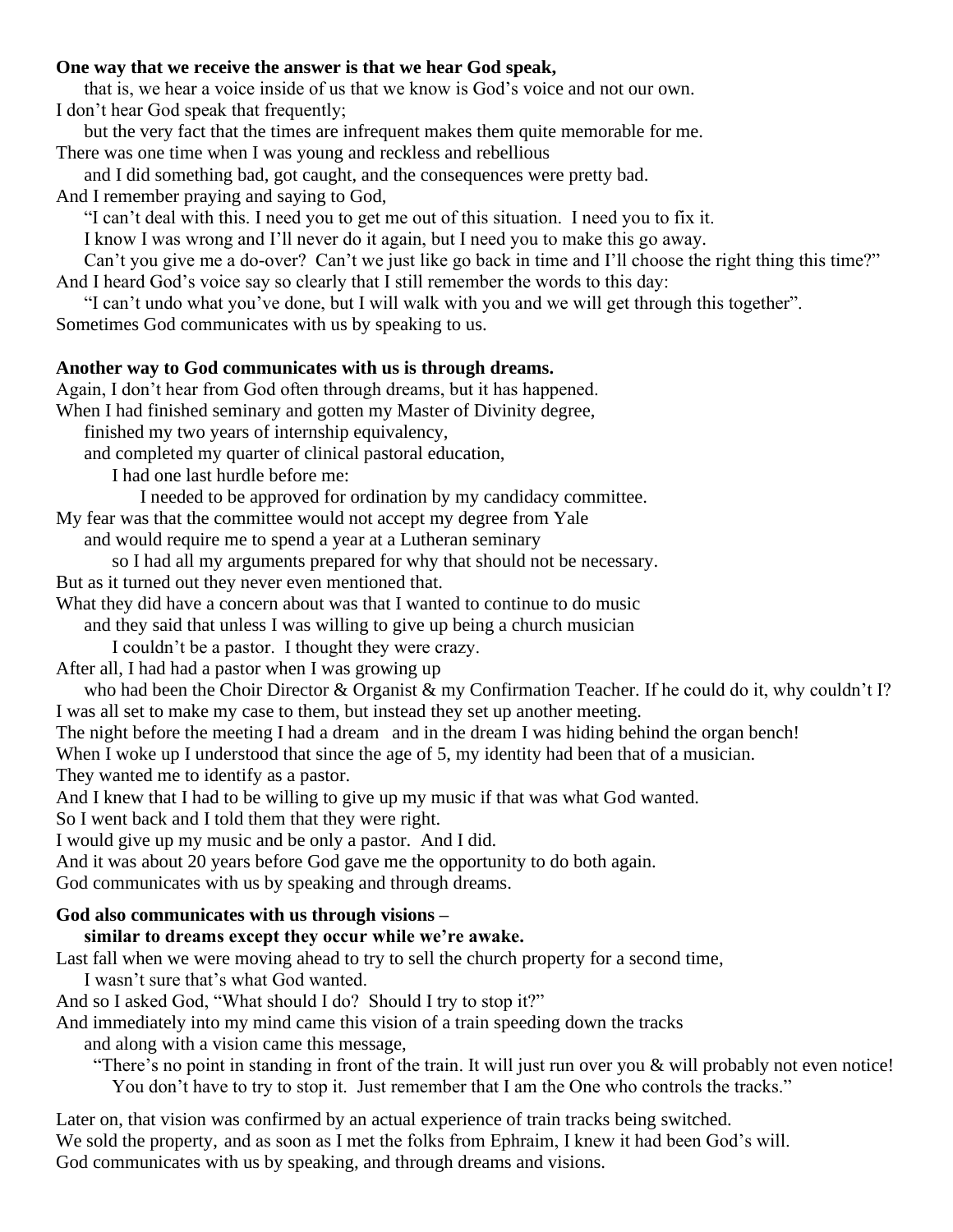## **God also communicates through signs.**

And this is the way that God communicates to me most frequently. It's like any friendship.

When you get to know somebody really well,

you know how to communicate with them in the most effective way

and in the way that brings them joy.

You know how to make them smile.

And God knows that when He gives me a sign,

I get so excited that I just have to tell everyone about how awesome God is! It's kind of like our secret language.

God knows that when he gives me a sign it will delight me and bring me joy,

and because God loves me, God delights in delighting me.

Last fall I was going through a really difficult time and I was praying, saying

"I don't get it, God. I'm trying to do your will. I'm doing everything I can to please you.

But all of this bad stuff keeps happening to me. Why do I have to go through this?"

At that moment my phone rang, and in trying to answer it I hit the wrong button and I opened Facebook. And staring at me was a post that said,

"Everything that you are going through is preparing you for what you've asked for." I had just asked God why I had to go through something and here was my answer! And it was such a great answer!

I said to God, "Oh! If this will get me what I asked for, I can go through it! No problem! It will totally be worth it!"

Sometimes God communicates with us through speaking and sometimes through dreams or visions or signs.

#### **And sometimes God communicates with us through scripture.**

When my children were little we had a nanny

who as it turned out was performing witchcraft in our house –

trying to get rid of me so that she could have my husband and my children.

I didn't take it all that seriously until my best friend through whom I had gotten the nanny

and who has her PhD and is a psychotherapist and her husband who is a cardiologist

told me I had to get this woman out of my house immediately

because my life was in danger!

A pastor friend told me to tell my bishop and the bishop reacted similarly.

I felt like I had stepped into the twilight zone.

This just couldn't be happening to me!

As I began to prepare my sermon for the week,

I opened up the Bible to the lesson appointed for the day, which was from I Peter 5. "Be sober, be watchful.

 Your adversary the devil prowls around like a roaring lion, seeking someone to devour. Resist him, firm in your faith….

#### Really?!

What were the chances that the week I'm dealing with someone performing witchcraft is the very week the assigned lesson was that one?!